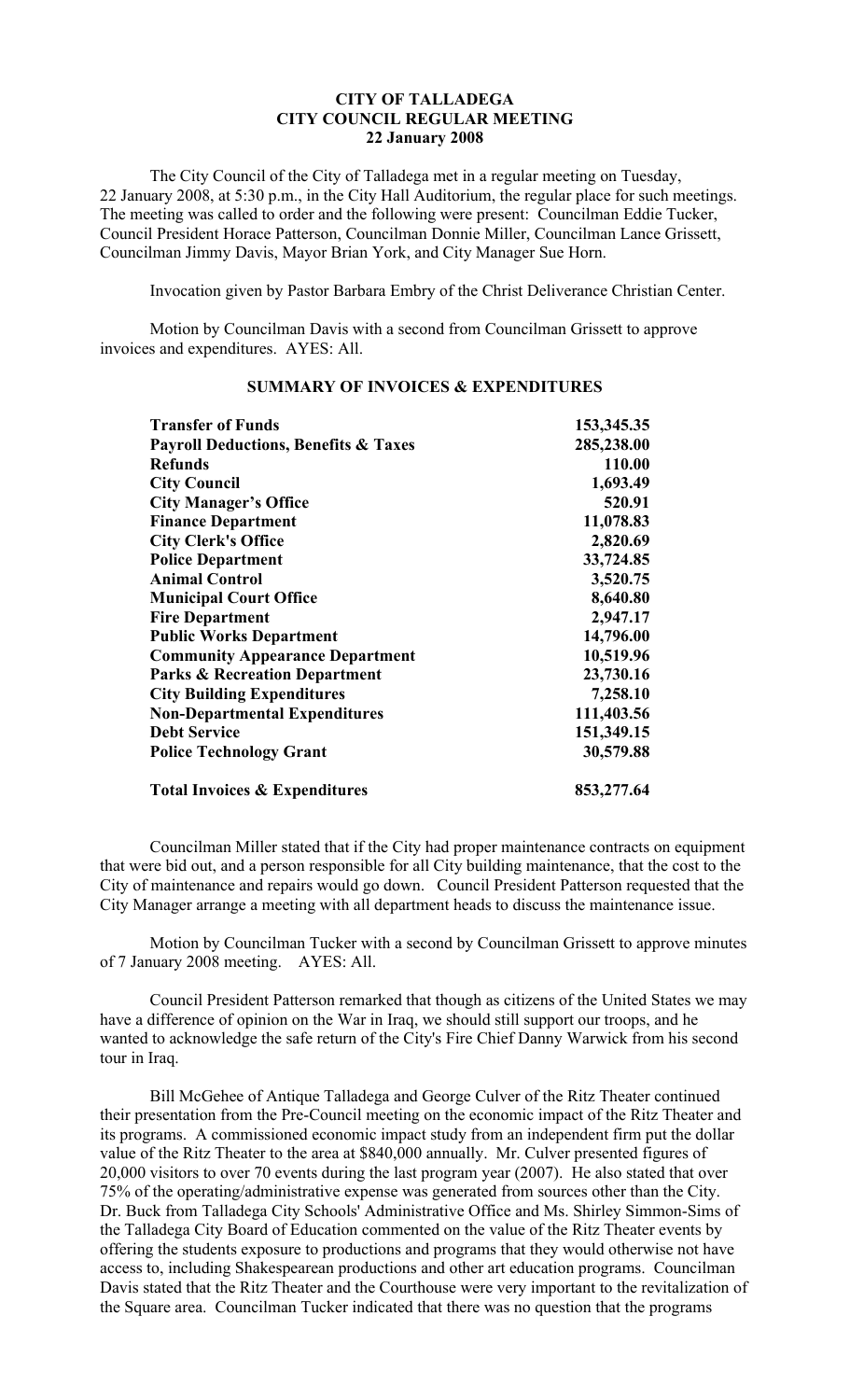offered by the Ritz Theater were important and needed, but he felt the real issue was the City being responsible for the physical improvements and upkeep of the Theater building itself. Councilman Tucker also stated that he felt the attorney's opinion indicated that the City should be the one actually overseeing the improvements and renovation to the building. Council President Patterson agreed that the "buck stops here" at the Council for responsibility of the Ritz Theater building and the maintenance of the building should be under the duties of Public Works Department. But each instance would be dealt with on an individual basis and the process for the current renovation is underway and will continue until completed.

Mayor York presented David McDaniel, the Band Director for Talladega High School with a certificate recognizing the awards the band won in December at the Liberty Bowl in Memphis, Tennessee.

**Resolution #1631** to vacate Burns Avenue and authorize quit claim deed.

**Resolution #1632** to vacate alley and authorize quit claim deed.

City Attorney, Michael O'Brien was present to provide information on the alleyways and their right-of-ways that needed to be vacated. Councilman Tucker asked which property owners were to receive the deeds for these areas. Mr. O'Brien indicated that it would be worked out among the three property owners.

Motion by Councilman Grissett with a second from Councilman Davis to approve Resolutions 1631 and 1632. Roll Call. AYES: All.

**Joint Resolution between City and County of Talladega** to adhere the court ruling concerning ambulance service. There will be a daily rotation between the three ambulance services in the area in the interim.

Motion by Councilman Tucker with a second from Councilman Grissett to approve the Joint Resolution. Roll Call. AYES: All.

Motion by Councilman Grissett with a second from Councilman Davis to approve invoices and expenditures for Water Department. AYES: Councilman Davis, Councilman Grissett, Councilman Patterson and Councilman Miller. NAY: Councilman Tucker. **Expenditures for January 3-17, 2008 \$ 243,147.29** 

Council President Patterson asked for any update on the flags to be placed on Stephen White Blvd. Mitch Bast, Community Appearance Department Head, stated that there was about a ¼ mile stretch on the road that would work for flag poles. Mr. Bast suggested that each pole should be about 10-12 feet high and spaced every 50 ft. He also suggested that proper lighting should be installed. Current estimate on cost was at least \$5,000. Council President Patterson requested that Mr. Bast present drawings on two display options with cost estimates at the next council meeting.

Motion by Councilman Tucker with a second from Councilman Miller to appoint Mr. Willie Nesby and Mr. John Twymon to the Recreation Advisory Board. Roll Call. AYES: All.

Motion by Councilman Davis with a second from Councilman Grissett to appoint Nancy L. Lutchendorf and Lynne Bonner to the Historic Preservation Board. Roll Call. AYES: All.

Councilman Grissett indicated that it had come to his attention that many of the City's Boards were being served by members with expired terms or had too few members to hold a meeting. City Manager said that some members are serving on expired terms because the applications to renew their terms had not been turned in and that there simply was no one else available to fill the vacancy. Manager indicated that she would get more information on the vacancies in the Boards and advertise to fill those vacancies. The resolution concerning Board members and their terms of service needed to be reviewed

Brief discussion on the agency contracts with the City. Council President Patterson stated the issue of building maintenance needed to be stated specifically in the contract with Antique Talladega. Councilman Davis mentioned that since the Chamber building was a City building the maintenance agreement also needed to be spelled out in their contract.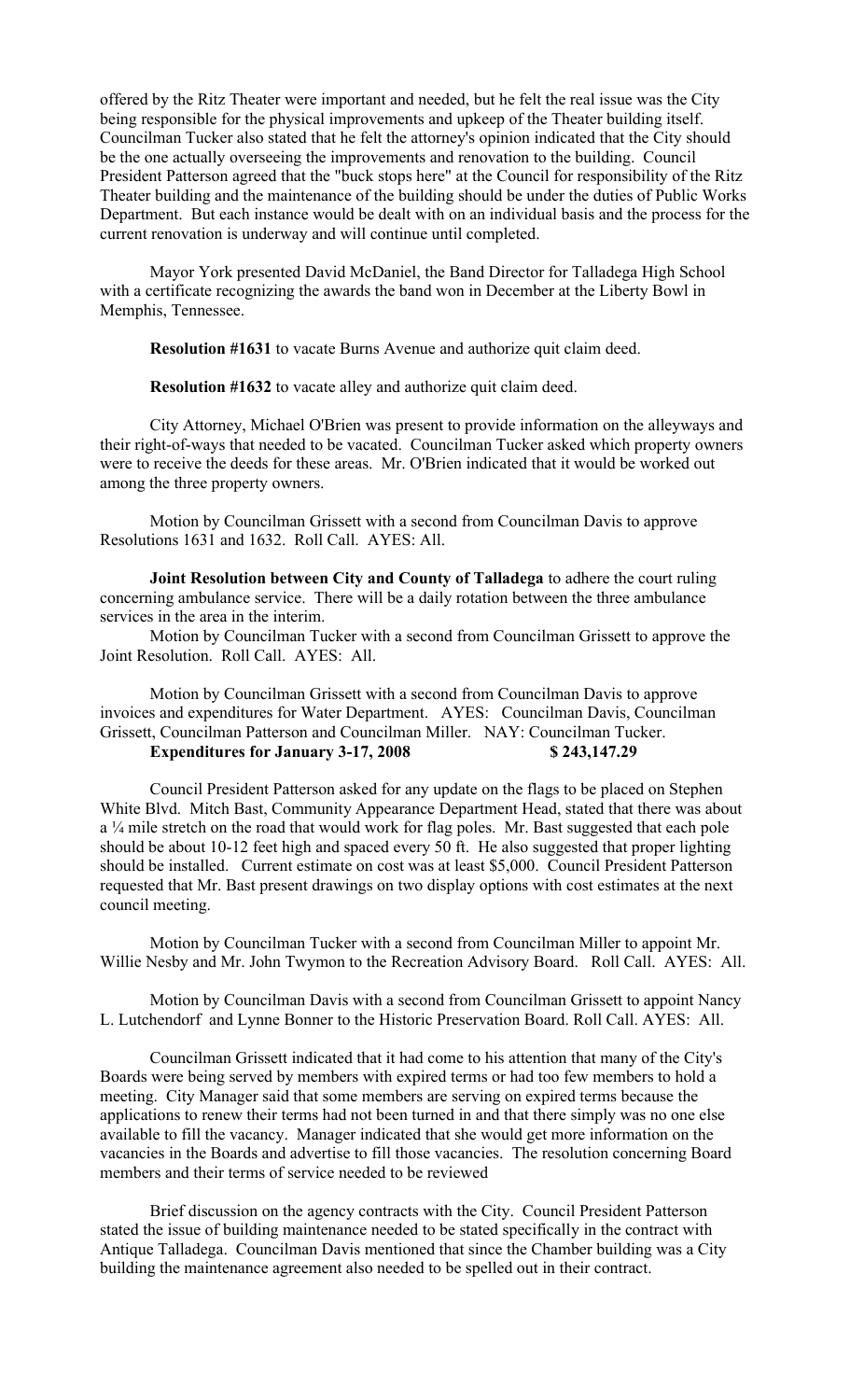Motion by Councilman Grissett with a second from Councilman Davis to amend the budget by \$10,000 to pay Alabama Department of Transportation to replace the traffic light at the corner of Battle and Johnson.

Councilman Miller asked about his request for a blinking yellow light on Ft. Lashley. Public Works Director James Swinford said he had spoke with the ALDOT representative about that and an alternative plan had been suggested by ALDOT and that they would meet with Councilman Miller to discuss it.

Motion by Councilman Tucker with a second from Councilman Davis to ratify the purchase of heating and air conditioning units for Spring Street and Brecon Centers. This purchase had already been declared an emergency by the City Manager. AYES: All.

Councilman Tucker stated that the swimming pool heater was out again. Parks & Recreation Department Head, Beth Martin, indicated that if the Council approved the purchase tonight the new pool heater and proper venting of the room where the heater was housed could be completed by next week. Ms. Martin also stated that she had spoken with a Raypack (indoor pool) representative about the necessary specifications and proper maintenance contract that was needed to keep the pool heaters from burning out so quickly. Council President Patterson requested that Ms. Martin and the Council liaisons get together to work out what needed to be done.

Motion by Councilman Grissett with a second from Councilman Tucker to declare the purchase of the pool heating system an emergency with an estimated cost of \$15,000. AYES: All.

City Manager's comments included:

 ADEM requested the full amount for penalties which came to \$31,000. The earlier discount of about \$20,000 for the environmental project at Coleman Circle had been withdrawn because the project was still not finalized.

Motion by Councilman Davis with a second by Councilman Grissett to authorize the Water and Sewer Department to pay the \$31,000 penalty requested by ADEM. AYES: All.

- Spraymax contract to spray herbicide on drainage canals/ditches is coming up for renewal at approximately \$30,000 for three years. Resolution will be presented at next meeting.
- Ms. Mosca will be present at the next meeting to discuss cable franchise issue.
- Final inspection certificate has been done on Avenue H project.
- **Presentation on citywide wireless system will be given next meeting by consultant.**
- Need clarification on whether accumulated sick leave could be used as service credit towards the 25 years for retirement for insurance coverage purposes.

Motion by Councilman Davis with a second from Councilman Grissett to allow accrued sick leave to be used as service credit for insurance coverage purposes.. AYES: All

Councilman Miller's comments included:

- Mr. Hurst, a swimming pool contractor, requesting permission to fill a newly constructed pool that was contracted before the Water Restriction Ordinance went into effect. Manager was requested to have ordinance amended for next meeting if possible.
- Status of garbage contract, many constituents have complained about not getting their trash picked up. Manager instructed those who had complaints about garbage pickup to contact the City Manager's secretary, Carolyn Ricks, and she would contact the garbage company to rectify the situation.
- Stated that the department heads should "know where their people are" at all times.

Councilman Tucker asked the Fire Chief if leaf burning was allowed under the current conditions. Fire Chief Warwick indicated that leaf burning was allowed without a permit, but that rubbish pile burning required a permit. Councilman Tucker asked for an update from Public Works Director Swinford about the new sidewalk he requested for his ward. Mr. Swinford indicated that there was not enough right-of-way to install a sidewalk and that at least 8 property owners would have to vacate a portion of their property to increase the right-of-way to allow a sidewalk.

Councilman Grissett asked Mr. Swinford for an update on the street sweeper issue. Mr. Swinford indicated that Public Works Department was conducting an experiment to determine how effective the street sweeper was by taking a designated route and for three weeks only